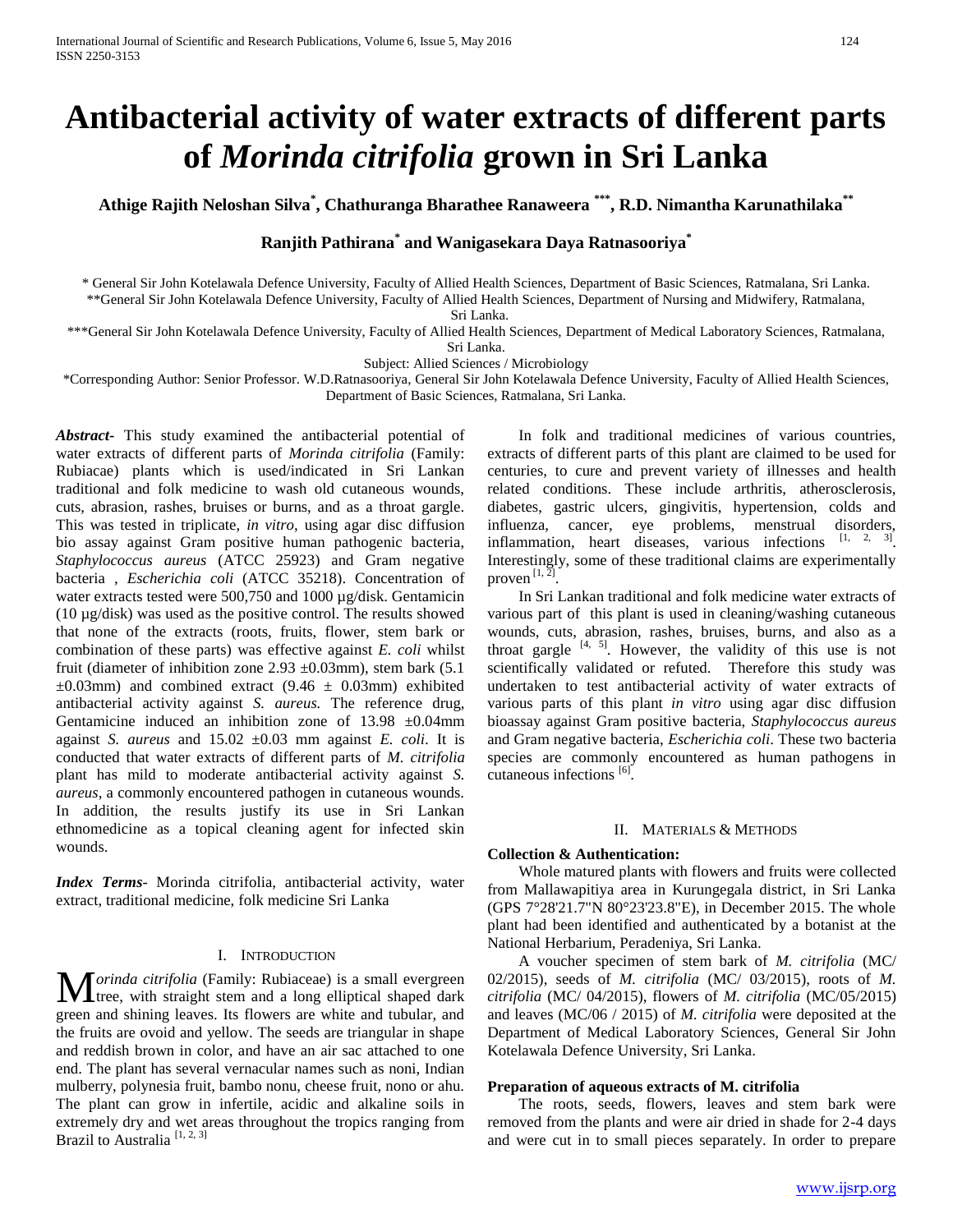aqueous extracts for each sample separately, twenty three grams (23 g) from each sample was boiled slowly in 92 ml of distilled water for approximately for 3 hours until the volume was reduced to 18 ml. The prepared aqueous sample was left for cooling down and stored securely at 4°C for later use.

 There was another separate aqueous sample prepared by adding 23 g of roots, 05 g of seeds, 05 g of flower, 23g of leaf and 23 g of stem bark into 316 ml of distilled water. This sample was boiled for about 5 hours until the final volume of the solution reached 62 ml. This sample was labeled as the combined sample and store at 4°C for later use.

### **Antibacterial Activity Screening**

 Prepared aqueous samples (labelled as roots, seeds, flowers, leaves, stem bark and combined) were evaluated for antibacterial activity using the disc diffusion method as described by clinical and laboratory institute <sup>[7]</sup> Distilled water was used as the negative control while Gentamicin (10 µg/disk) was used as the positive control. The growth medium used for this experiment was Muller Hinton Agar and the antibacterial activities were determined against *Staphylococcus aureus* (ATCC 25923) and *Escherichia coli* (ATCC 35218) at following concentrations: 500 µg of plant extract /disk,750 µg of plant extract /disk and 1000 µg of plant extract /disk. The antibacterial activity was examined, in triplicate, for each sample and the diameter of the inhibition zone (in mm) for each extract against the above mentioned strains were measured and recorded.

#### **Statistical Analysis:**

 The data was statistically analyzed by using Non Parametric-Kruskal-Wallis Test in SPSS (17th Version) software package. The data are expressed as mean inhibition zone diameter  $\pm$  Standard Error of the Mean (SEM) and Pearson's regression analysis was performed to evaluate dosedependencies. Significance level was set at  $p < 0.05$ .

## III. RESULTS

 The results are summarized in Table 1. As shown, none of the extracts exereted any antibacterial activity (in term of the diameter of zone of inhibition) against Gram negative bacteria, *E. coli*, even at 1000 µg/disc concentration.

 In contrast, only the combined extract exhibited antibacterial activity against Gram positive bacteria, *S. aureus* at 500 and 750 µg/disc concentrations. A 1000 µg/disc concentration, the fruit extract  $(2.93 \pm 0.03$ mm), stem bark extract (5.1  $\pm$  0.03mm) and the combined extract (9.46  $\pm$ 0.03mm) exhibited respectively significant (P<0.00) mild, moderate and strong antibacterial activities. Furthermore, the antibacterial activity of the combined extract was dose-dependent  $(r^2=, 0.97 P<0.05)$ .

 The reference drug, Gentamicine, provoked a significant (P<0.05) and marked antibacterial activity against both *S. aureus* (13.92 mm), *E. coli* (15.02mm).

| Table 1: In vitro antibacterial activity of water extracts of different parts of Morinda citrifolia against Staphylococcus aureus |
|-----------------------------------------------------------------------------------------------------------------------------------|
| and <i>Escherichia coli</i>                                                                                                       |

| <b>Plant Extract</b> | $(inhibition$ Zone diameter – mm)<br>Antibacterial activity<br>S. aureus Strains (ATCC 25923)<br>35218) |                     |                          |             |                      | E.coli Strains (ATCC |                      |
|----------------------|---------------------------------------------------------------------------------------------------------|---------------------|--------------------------|-------------|----------------------|----------------------|----------------------|
|                      | 500<br>$\mu$ g/dis<br>k                                                                                 | 750<br>$\mu$ g/disk | 1000<br>$\mu$ g/dis<br>k | $r^2$ Value | 500<br>$\mu$ g/disk  | 750<br>$\mu$ g/disk  | 1000<br>$\mu$ g/disk |
| Roots                |                                                                                                         |                     |                          |             |                      |                      |                      |
| Fruits               |                                                                                                         |                     | $2.93 +$<br>0.03         |             |                      |                      |                      |
| <b>Flowers</b>       |                                                                                                         |                     |                          |             |                      |                      |                      |
| Leaves               |                                                                                                         |                     |                          |             |                      |                      |                      |
| <b>Stem Barks</b>    |                                                                                                         |                     | 5.1<br>$\pm$<br>0.03     |             |                      |                      |                      |
| Combined<br>Sample   | 5.06 $\pm$<br>0.03                                                                                      | 6.56<br>$+$<br>0.03 | $9.46 \pm$<br>0.03       | 0.97        |                      |                      |                      |
| Gentamicin           | 13.86<br>$\pm 0.02$                                                                                     | $13.92 \pm$<br>0.03 | 13.98<br>$\pm 0.04$      | N/A         | 15.00<br>$+$<br>0.02 | $15.02 \pm$<br>0.03  | $15.04 \pm$<br>0.02  |
| Distilled<br>water   | 0.00                                                                                                    | 0.00                | 0.00                     | N/A         | 0.00                 | 0.00                 | 0.00                 |

Data presented as mean Inhibition zone diameter  $\pm$  SEM (n=3).

Sign (-) indicates no antibacterial activity. Sign (N/A) indicates not applicable. Gentamicin was used as the Positive control. Distilled Water was used as the Negative control.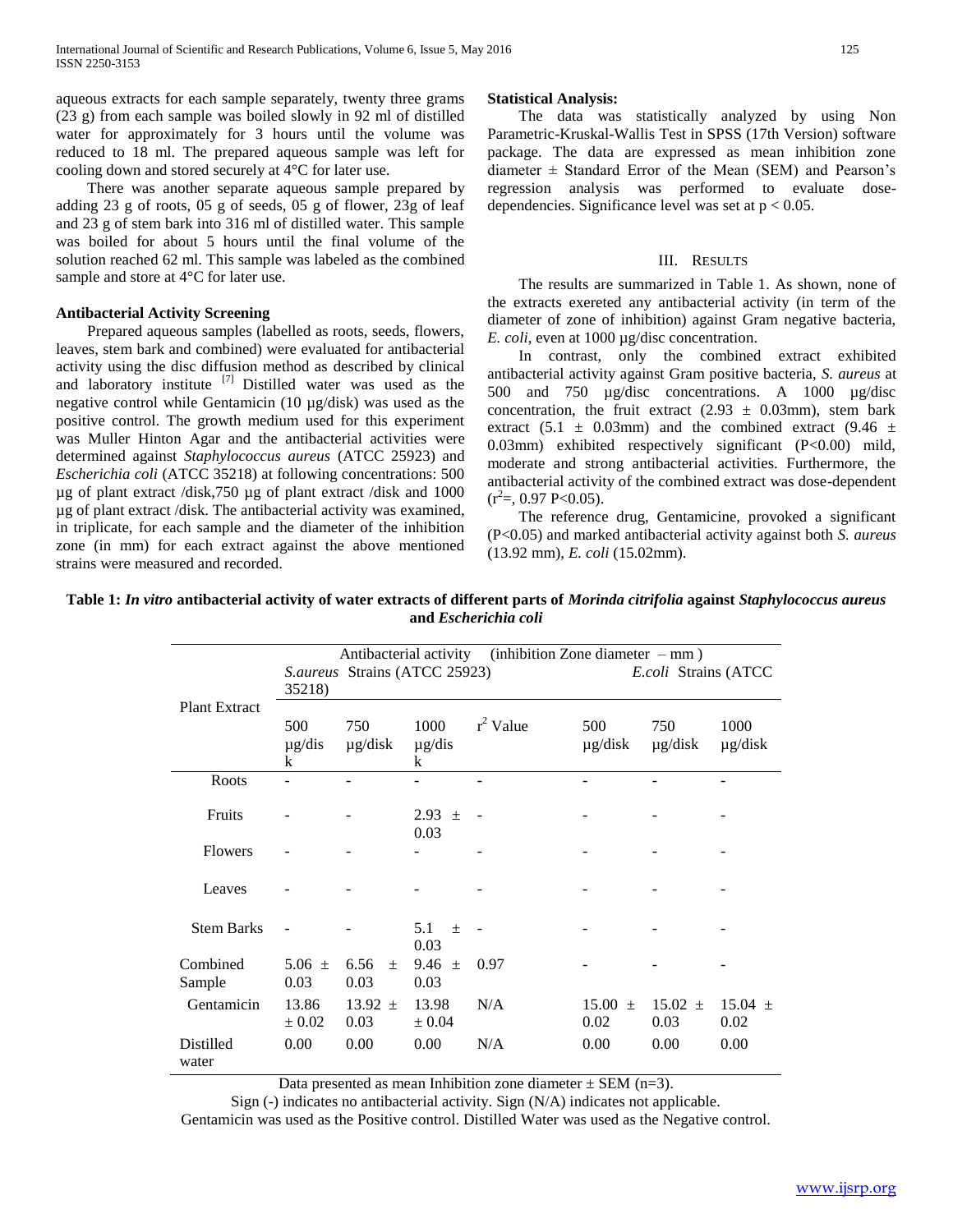#### IV. DISCUSSION

 This study examined the antibacterial potential of aqueous extracts of (roots, fruits, flowers, leaves, stem bark and combination of these parts) *M. citrifolia in-vitro* with a view of providing scientific justification of its use as a topical antibacterial agent to wash old cutaneous wounds, cuts abrasions, bruises or burns, and as a throat gargle, in traditional and folk medicine in Sri Lanka  $[4, 5]$ . We used hot water extracts in testing the antibacterial activity because hot water extracts of various parts of the plant are generally used in traditional and folk medicine. Moreover, in testing for pharmacological activity of a traditionally used phytomedicines it is generally recommended to use water, in the same manner as the traditional medicine is made, although methonolic extracts are used widely in the evaluation of antibacterial activity of herbal extracts *in vitro* [8, 9, <sup>10]</sup>. Two commonly encountered human pathogenic bacterial species infecting skin wounds, one Gram positive (*S. aureus*) and one Gram negative  $(E. \; coli)$ , <sup>[6],</sup> and agar disc diffusion bioassay was used in assessing the antibacterial activity in this study. This is a reliable, sensitive and widely used technique in the evaluation of the antibacterial activity of plant medicines  $[8, 9, 10, 10]$ 11, 12] .

 The results show, for the first time, that water extracts made from fruits, stem bark and combination of parts of *M. citrifolia* grown in Sri Lanka, has mild to moderate antibacterial activity against Gram positive *S. aureus* and absolutely no antibacterial activity against Gram negative *E. coli,* at the concentration tested. Most interestingly, this the second study to show that a water extract of M*. citrifolia* has promising antibacterial activity although several other studies have previously shown antibacterial activity using organic extracts (methonolic, ethonolic, ethyl acetate) of fruits, leaves, seeds and stems of this plant  $[1, 2, 3, 9, 11, 13, 14]$ . In some of these studies  $[1, 2, 3, 14]$ <sup>13]</sup>, in compliance with our study, and not with others  $[9, 11, 13]$  *M*. *citrifolia* was found to be more effective against Gram positive bacteria (eg. *S.aureus*) than Gram negative bacteria (eg. *E. coli*). Generally, Gram negative bacteria are less susceptible to herbal extracts and antibiotics  $\begin{bmatrix} 1 & 2 & 3 & 8 & 15 \end{bmatrix}$  as their membrane of lipoproteins and lipopolysaccharides impairs the access of antibacterial agents into underlying structures  $^{[7]}$ . The general order of potency of the antibacterial activity evident in this study was, combinations of parts  $>$  stem bark  $>$  fruits. The highest antibacterial activity of the extracts made from combination of parts is likely to be due to a synergistic activity and/or due to the formation of a new product during the preparation of the whole extract using roots, fruits, flowers, leaves, stem bark, and the verification of these two modes of actions will be examined in future studies. Further, as a whole, in this study, the antibacterial activity of water extracts of different parts and combination of parts of *M. citrifolia* against *S. aureus* was lower than reported by some others  $[1, 2, 3, 13]$ . This may be due to differences in solvents used in the extraction procedure, strains of bacterial species, concentrations and techniques used in testing the antibacterial activity. Alternatively, it could be due to differences in chemical composition and concentrations of phytoconstituents which are known to vary from country to country, harvesting periods, or on climatic conditions<sup>[2]</sup>.

 Although, we have not investigated the phytochemical profile of *M. citrifolia* extracts*,* almost 200 phytochemicals are identified and isolated from different parts of this plant. These include tannins, flavonoids, phenolic, alkaloids, terpernoids, saponins, lipids, steroids or sugars  $[1, 2]$ . Of these, only hydrophilic polar phytocomstituents are extracted in to water, which are likely to provoke the antibacterial action evident in this study, possibly via disrupting the structural and functional integrity of plasmalemma [8] or by interacting with bacterial DNA [8] .

#### V. CONCLUSION

 This study shows, for the first time, marked antibacterial activity of water extracts of fruits, stem bark and combination of different parts of *M. citrifolia* grown in Sri Lanka. In addition, it also provides scientific justification for the use of water extracts of this plant as a topical antibacterial for washing and cleaning of old cutaneous cuts, bruises, abrasions, rashes and burns in traditional and folk medicine of Sri Lanka.

#### **REFERENCES**

- [1] Wang, M.Y, West, B.J., Jensen, C.J., Nowicki, D., Chen, S., Palu, A. and Anderson, G. Morinda citrifolia (Noni): A literature review and recent advances in Noni research. Acta Phamalogica Sinica 2002:23; 1127-1141
- [2] Assi, R.A., Darwis, Y., Abdulbaqi, I.M., khan, A.A., Vuanghao, L. and Laghari, M.H. Morinda citrifolia (Noni): A comprehensive review on its industrial uses, pharmacological activities, and clinical trials. King Saud University. Arabian Journal of Chemistry. (2015.06.18)
- [3] Natheer, S.E., C. Sekar, C., Amutharaj, P., Rahman, M.S.A., and Khan, K.F. Evaluation of antibacterial activity of Morinda citrifolia, Vitex trifolia and Chromolaena odorata. African Journal of Pharmacy and Pharmacology. 2012:6;783-788
- [4] Osuthuru Visithuru, Department of Ayruveda. Publications N.M. Perera Road, Colombo, Sri Lanka. pp.104-105. 1994, 1st edition.
- [5] Thalpatha Pilium. Volume 24. Department of Ayruveda. Publications N.M. Perera Road, Colombo 08, Sri Lanka. pp.120-126. 1994, 1st edition.
- [6] Goering, R.V., Dockrell, H., Roitt, I.M., Chiodini, P.L. Mims' Medical Microbiology. Fifth Edition. pp.335-338.Elsevier limited 2008. 4th Ediition. http://apps.who.int/iris/bitstream/10665/93142/1/EML\_18\_eng.pdf?ua=1
- [7] WHO Model List of Essential Medicines. World Health Organization. October 2013. Retrieved 10th January 2016.
- [8] Chang, E.W.C., Soh, E.U., Tie, P.P. and Law, Y.P. Antioxidant and antibacterial properties of green, black and herbal teas of Camellia sinensis. Pharmacognosy Res. 2011; 3; 266-272.
- [9] Sunder, J.,Singh, D.R., Jeyakumar, S., Kundu A., Kumar, A.D. Antibacterial activity in solvent extracts of different parts of Morinda citrifolia plant.

J. Pharm.Sci. Res. 2011:3; 1404-1407

- [10] Duraipandiyan, V., Ayyanar, M. and Ignacimuthu, S. Antimicrobial activity of some ethnomedicinal plants used in Paliyar tribe from Tamil Nadu, India. BMC Complimentary Alternative Med. 2006:6; 35-40
- [11] West, B.J., Palmer, S.H., Deng, S. and Palu, A.H. Antimicrobial activity of an iridoid rich extract from Morinda citrifolia fruit. Current Res. J. Biol Sci. 2012:4; 52-54
- [12] Silva, A.R.N., Dissanayake, D.M.R.K., Ranaweera,C.B., Pathirana, R.and Ratnasooriya, W.D. Evaluation of in vitro antibacterial activity of some Sri Lankan medicinal plants. Int. J. Pharm. Res. All. Sci. 2015: 4: 54-57.
- [13] Candida, T., de Franca, J.P., Chaves, A.L.F., Lopes, F.A.R., Gaiba, S., do Sacramento, C.K., Ferreira, L.M., and de Franca, L.P. Evaluation of antitumoral and antibacterial activity of Morinda citrifolia L. grown in Southeast Brazil.